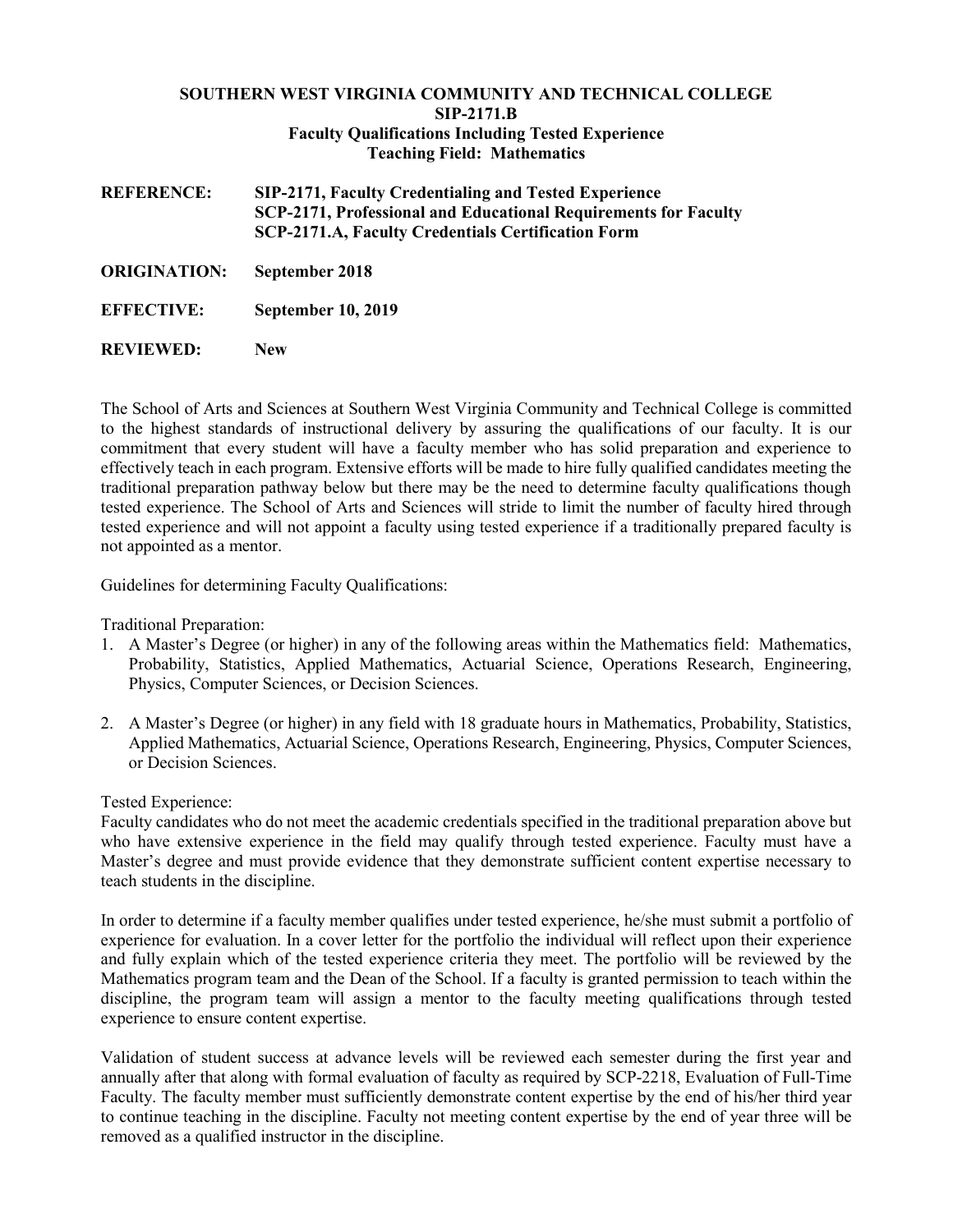To qualify under tested experience, the faculty candidate must have a Master's Degree in any field and must satisfy either:

- 1. one (1) of the three Group A criteria and two (2) of the Group B criteria, or
- 2. two (2) of the Group A criteria and one (1) of the Group B criteria.
- 3. Consideration may be given to candidates with three (3) of the Group B criteria.

| #              | Group A Criteria                                    | <b>Evidence Required</b>               |
|----------------|-----------------------------------------------------|----------------------------------------|
|                | At least 12 graduate credit hours in Mathematics,   | Graduate transcript                    |
|                | Probability, Statistics, Applied Mathematics,       |                                        |
|                | Actuarial Science, Operations Research,             |                                        |
|                | Engineering, Physics, Computer Sciences, or         |                                        |
|                | <b>Decision Sciences</b>                            |                                        |
| 2              | Bachelor's Degree in Mathematics, Probability,      | Transcript                             |
|                | Statistics, Applied Mathematics, Actuarial Science, |                                        |
|                | Operations Research, Engineering, Physics,          |                                        |
|                | Computer Sciences, or Decision Sciences             |                                        |
| $\mathcal{E}$  | National Board for Professional Teaching Standards  | Copy of Certificate or other written   |
|                | Certificate in Mathematics, Adolescent and Young    | evidence of successful completion.     |
|                | Adulthood with documentation of teaching            |                                        |
|                | collegial-level outcomes.                           |                                        |
| $\overline{4}$ | Fellowships, awards, or recognitions for excellence | Letter or certificate attesting to the |
|                | related to the teaching of mathematics at the       | award or recognition and the degree of |
|                | collegial-level from national or state professional | collegial-level outcomes.              |
|                | organizations.                                      |                                        |

| $\#$           | <b>Group B Criteria</b>                                 | <b>Evidence Required</b>                  |
|----------------|---------------------------------------------------------|-------------------------------------------|
| 1              | Six or more semesters of successful advanced            | Student and supervisor course             |
|                | (collegial level) high school or college mathematics    | evaluations affirming teaching            |
|                | teaching experience.                                    | effectiveness and documentation of        |
|                |                                                         | advanced (collegial level) content.       |
| $\mathcal{D}$  | Three $(3)$ or more years of work experience in the     | Letter from supervisor or client          |
|                | field.                                                  | attesting to effective field related      |
|                |                                                         | performance and documentation of          |
|                |                                                         | advanced performance.                     |
| 3              | Peer reviews affirming mathematics teaching             | Three or more letters of                  |
|                | effectiveness.                                          | recommendation from faculty or            |
|                |                                                         | administrators who have observed the      |
|                |                                                         | faculty member effectively teaching       |
|                |                                                         | advanced (collegial level) outcomes.      |
| $\overline{4}$ | Extensive presentations at national, regional, or state | Paper shared at conference and            |
|                | peer-reviewed mathematics conferences/workshops         | conference proposal with presenter        |
|                | showcasing collegial-level content.                     | letter of acceptance, presenter           |
|                |                                                         | certificate or similar evidence.          |
| 5              | Extensive participation in nationally normed            | Letter from organization, certificate, or |
|                | mathematics assessment activity, such as Advanced       | similar evidence to document collegial    |
|                | Placement scoring in mathematics (or related, e.g.,     | level performance.                        |
|                | Calculus), item writing for national mathematics        |                                           |
|                | competition at the collegial-level.                     |                                           |
| 6              | Extensive leadership in collegial-level mathematics     | Letter of appointment, organizational     |
|                | professional organization.                              | chart, or similar evidence.               |